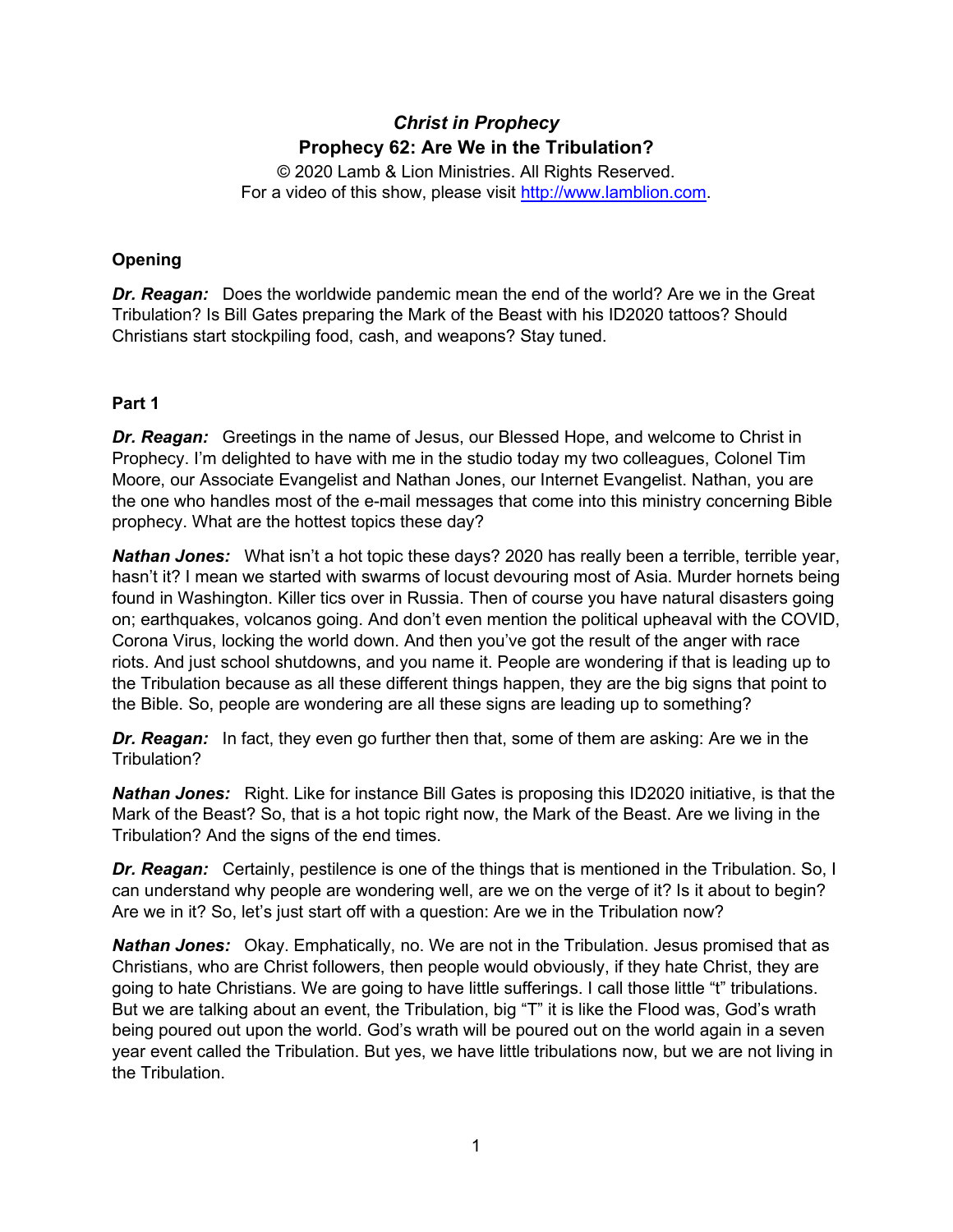*Tim Moore:* I couldn't agree more. As matter of fact, Nathan, what Jesus said to us in John chapter 16, verse 33, it says, "In the world you will have tribulation." And certainly, we do as Christians. Everyone who lives in the world has tribulation. So, we are experiencing more and more of that. Little "t" tribulations, troubles, and yet, not the Tribulation that we are anticipating to come upon the world prior to Jesus' Second Coming.

## *Nathan Jones:* Absolutely.

*Dr. Reagan:* Well, Nathan, you have done some writing about this tattoo thing that Bill Gates has come up with.

*Nathan Jones:* Oh, ID 2020.

*Dr. Reagan:* So, yeah, tell us of what it is. What is this thing?

*Nathan Jones:* Well, it is a little hard to pin down because there is a lot of conspiracy theory about it, and as a result the internet has been actually trying to delete a lot of the material on ID2020. Because they are saying it is conspiracy theory that it has to be erased, and so social media has been blocking and censoring it. But there are some kernels of truth to it. For one Bill Gates is just one of many companies that want to get behind what is called the ID2020 Initiative, it is to give vaccines to third world country people, mostly children and babies, and then put into them a tracking chip, and a tattoo. Now, it is not a visible tattoo, they are microdots, or they are called quantum dots, you need a special light to be able to see them. But that way then there is a beneficial side to it, it is giving vaccines to poor and needy. But we are talking about now starting to track people and keeping track of vaccines. And then giving people a digital ID which then they will be judged based on, getting a job, did have the vaccines? Well, according to your digital data, no. So, there is a lot of fear that this is the beginnings of the Mark of the Beast. And a lot of people are starting to tie this digital ID to a possible precursor to the Mark of the Beast.

**Dr. Reagan:** Well, more and more people are writing in and asking if it is possible for them to take the Mark of the Beast accidently.

*Tim Moore:* I would say absolutely not. I think the scripture is very clear that when the Antichrist himself institutes this Mark of the Beast, together with the false prophet, it will be in order to control people, and to require almost a seal of loyalty. I'll use the phrase a branding. So, today, last week I was out in Wyoming and I did some horseback riding with my family, and I noticed that the brand on the horses we were riding had a letter, and then an ichthus, a Christian fish. So, obviously the owner was indicating that he has faith. And so, I think that this Mark of the Beast will be a brand, if you will, showing an allegiance or a loyalty to the Antichrist, as well as a requirement for people to be able to buy and sell, as the scripture speaks to. That will not be an accidental thing. People will, I won't say willingly, but they will knowingly engage in allowing themselves to receive this mark. And, so, we are not there yet, and it won't be accidental.

*Dr. Reagan:* Anything you want to add to that?

*Nathan Jones:* I think a lot of the conspiracy theory about ID2020 becoming the Mark of the Beast is a misinterpretation of the word "epi" which means in. The Mark of the Beast is on the skin. "Epi" means on, or about. And so, people read the King James Version and they'll say, "Well, it says in, that means it must be a microchip or something hidden or tracking." But the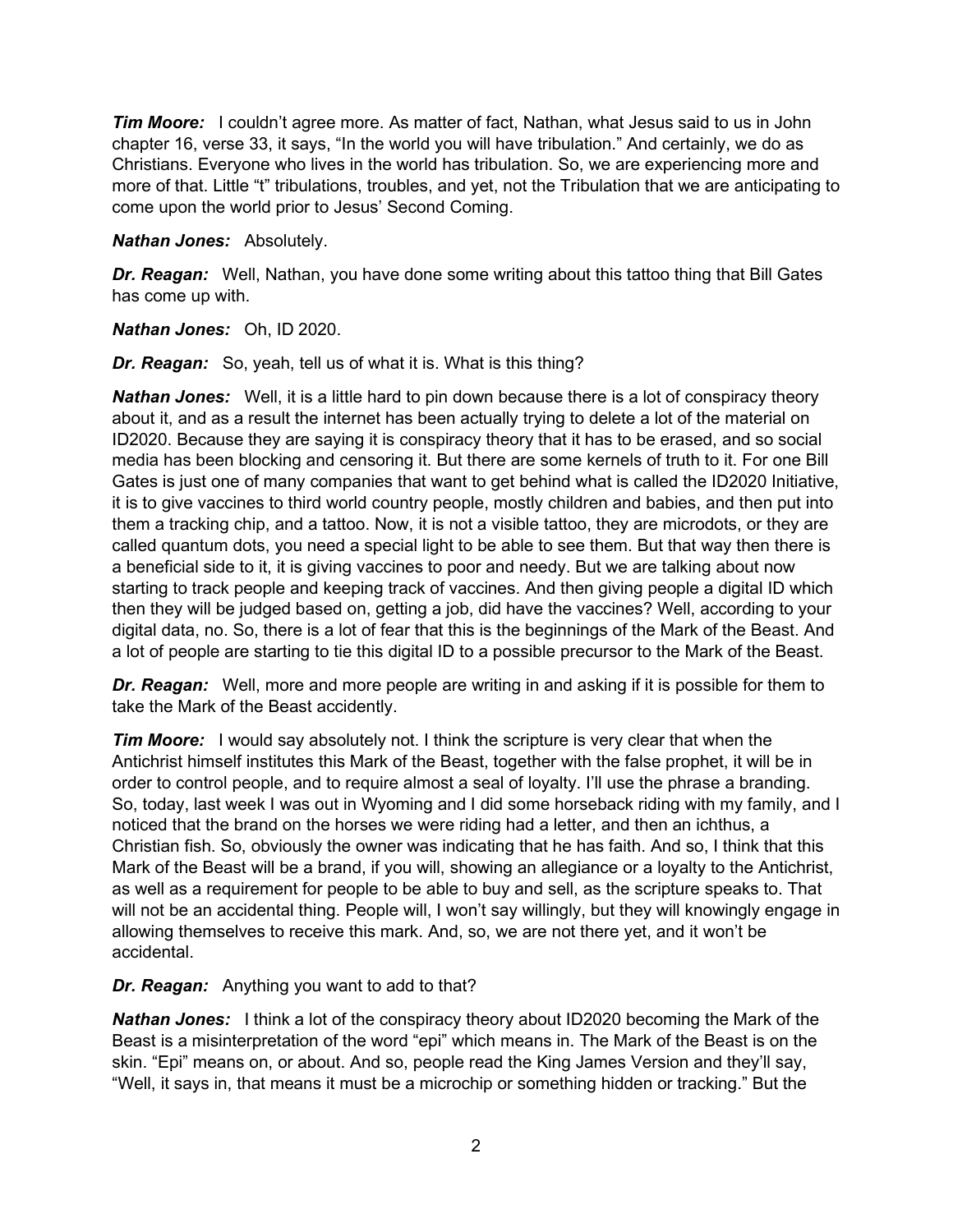Apostle John in Revelation saw the mark on the forehead or the right hand, he read it. It was the name of the Antichrist or his number.

*Dr. Reagan:* His number, yeah.

*Nathan Jones:* So, I totally agree with Tim, this is a loyalty mark. And we got to remember too that this mark will not be instituted until halfway into the Tribulation time period.

## *Tim Moore:* Exactly. Great point.

**Dr. Reagan:** Incidentally, we may have some people watching who don't even have any idea of what we are talking about. What is the Mark of the Beast?

*Nathan Jones:* Well, the Mark of the Beast, if you go to Revelation 13, it talks about how the Antichrist will go into Jerusalem and he will go into the newly built Jewish temple and declare himself to be god. His false prophet, his high priest, sets up an image to be worshipped and demands that everybody worship the Antichrist by taking his mark either on his head or his forehead that is the name of the Antichrist or his number 666. Now, you can't buy or sell unless you have that mark, so it is way to forcing people to swear allegiance to Satan. Now, it means once you take it, and the Bible is very emphatic about this, once you take it you have lost any chance of salvation. You have declared your loyalty to Satan. And that is why people don't need to fear the mark today, for one we are not halfway into the Tribulation when it will be instituted.

## *Tim Moore:* Yeah, timing.

*Nathan Jones:* And two, it is a loyalty mark. Just like Tim said, you know what you are doing. And you know you are declaring your allegiance to the Antichrist and Satan. It is not something that will accidently be done to you, and then you lose your chance of salvation.

**Dr. Reagan:** Alright. Now, we have a major televangelist right now who is telling people they need to prepare bunkers. They need to stock up on food, water, ammunition, to get ready for the Tribulation because we are right on the threshold. What is your response to that?

**Tim Moore:** I would say, absolutely, we should always be prepared to give a defense, to give an explanation for the faith that is within us. And there are elements to where we should be prepared to help our neighbors, our fellow men and women who are suffering even in this present age. But to become a prepper, is taking it to an extreme that I think is unwise for Christians. And to think that we should be prepared to live through the Tribulation, absolutely not, that is something that the scripture never tells us to do. It never tells us to be that extreme in our preparations.

*Dr. Reagan:* In fact, it tells us we are not going to be here.

*Tim Moore:* It tells us we are not going to be here, exactly right.

*Dr. Reagan:* I wondered when you were going to get around to that.

*Tim Moore:* Well, that is the bottom-line, obviously. No, we are not going to be here, and we should not be focused on preparing for an event that we are not going to experience. We should be focused on helping others even now. That's why, yeah, if you have food, share your food. If you have provisions and there is a time of natural disasters, so obviously whether it is a power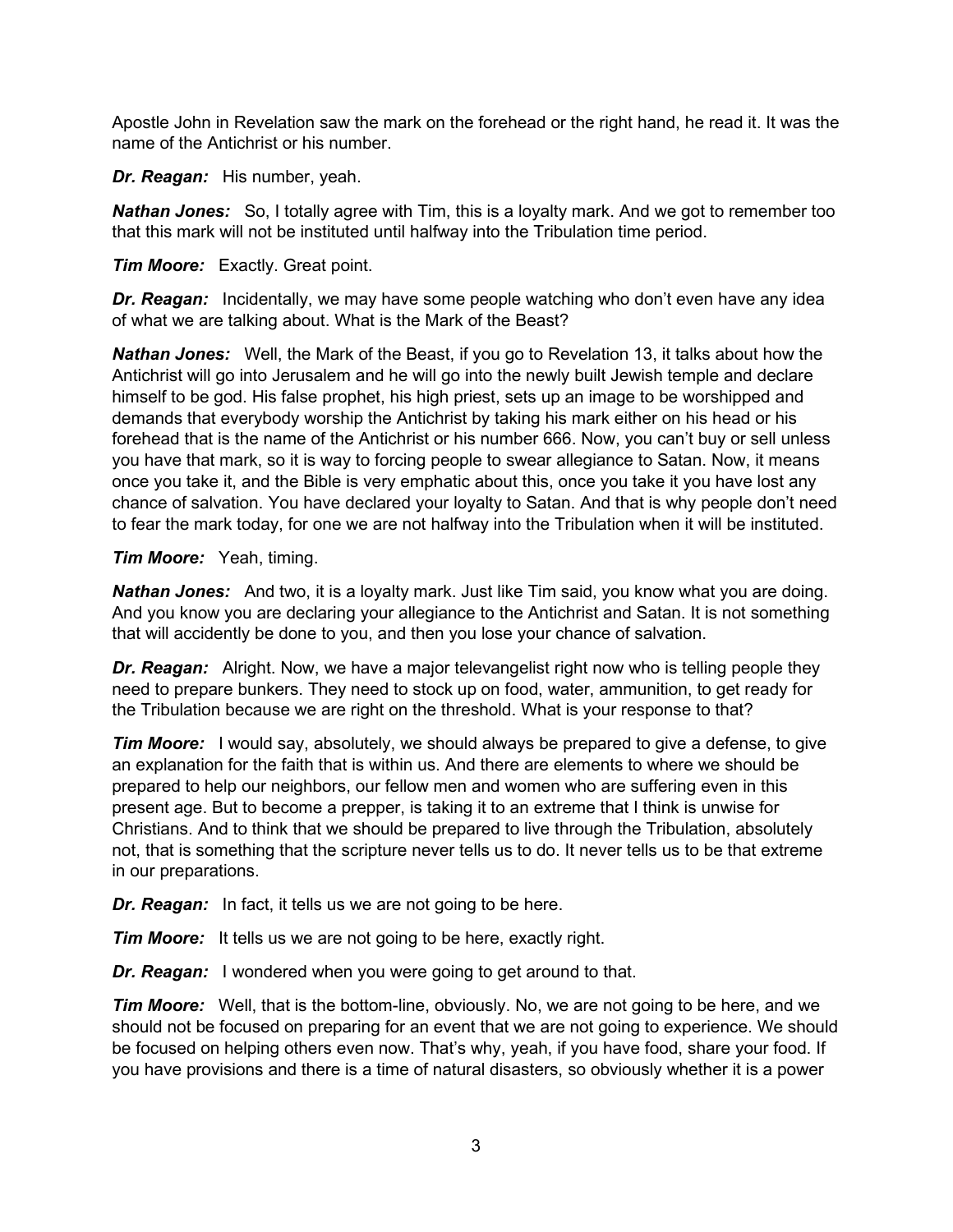outage, whether it is a storm, a natural calamity, Christians should be the first ones who are ready to assist others. But to prepare for the Tribulation, no sir, not at all.

*Nathan Jones:* I like what you said as these natural disasters, these wars and rumors of wars, ethnos versus ethnos, the ten signs that Jesus gave in Luke 21 said they are going to increase in frequency and intensity leading up to the Rapture, and then into the Tribulation. So, yeah, we've got to prepare now for that. But how do you prepare for the Tribulation? How can you stock up enough water, and guns and food to survive seven years of twenty-one judgments of God destroyed the earth? You just can't, there is not enough to store.

*Tim Moore:* And I think beyond all those provisions. I think Christians should be spiritually and mentally prepared for all the troubles we are experiencing right now. As Jesus said, "In this world you will have trouble." Think about the trouble that is impacting men and women all around us today. Christians should be ready, again, to be able assist. And a lot of that comes spiritually and just through mental preparation, sometimes through physical preparation. I talk about a women who went down in the crash on the Hudson, and now speaks about the fact that most of the people on that airplane were unable to actually unable to help others around them because they were so overwhelmed. Her faith gave her a sense of calm, and peace, and she was able to assist those who found themselves distraught. We as Christians should be so grounded in Christ, so confident in our ultimate salvation, and we are, that we can help those in a time of need, even right how.

*Dr. Reagan:* And we certainly should not live in fear.

*Tim Moore:* No.

*Dr. Reagan:* Fear comes from one person, Satan.

*Tim Moore:* Yes.

*Dr. Reagan:* We should look forward to the future with hope.

*Tim Moore:* Most definitely.

*Nathan Jones:* Perfect love cast out fear. As Christians this is a fearful time, no doubt, but as Christians we have that perfect love in us.

*Tim Moore:* We have not been given a spirit of fear, but of power, love and of the ability to overcome all of these troubles.

*Dr. Reagan:* And all I can say is, amen.

## **Part 2**

*Nathan Jones:* Welcome back to Christ in Prophecy and our discussion of whether or not we are currently in the Tribulation. We have responded to that question with an emphatic.

*All:* NO!

*Nathan Jones:* So, Dave what is your next question?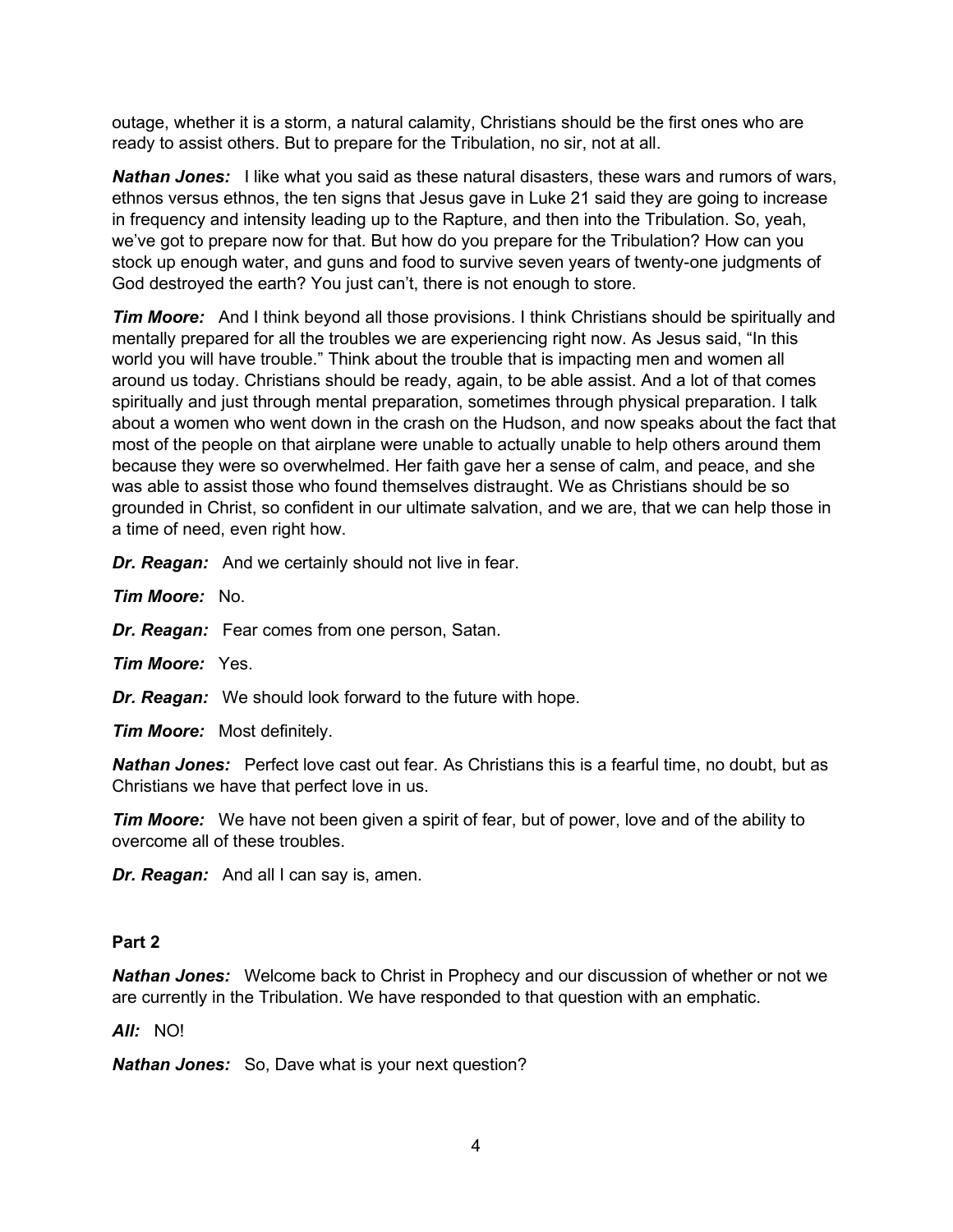*Dr. Reagan:* Okay. Well, I wanted to, you know we have recently experienced some of the worst rioting in the modern history of our nation. We've seen places looted and burned down and all kinds of things. Is this sort of an indication of what it is going to be like when the Rapture occurs?

**Nathan Jones:** It's interesting when the Bible talks about the restrainer being removed from this earth at the Rapture, and a lot of people interpret that is the work of the Holy Spirit through the Church. Obviously, the Holy Spirit works during the Tribulation because people get saved. So, what you've got is a world that is given a terrible crisis; millions of people disappear, and there is no Church to respond to it. And it is very interesting that as this COVID-19, Coronavirus Crisis has been happening we've seen people forget the social distances, and forget keeping staying at home, go out marching in the streets, burning, looting, and the churches though are still being required to minimize their openings or stay closed. And to me that really resonates. I think that is God giving us an idea of what it will be like just after the Rapture. Here world this is a taste of what is going to come after the Rapture.

*Dr. Reagan:* But I think it will be a 100 times worse.

*Nathan Jones:* Oh, absolutely.

*Dr. Reagan:* Because it will not be confined to just the business districts. It is going to go out into the neighborhoods. People are going to be consumed by fear.

*Nathan Jones:* Something has to cause a one world leader to rise up and declare peace, and safety. So, why not have millions of people disappearing. Here we know that there are many Christians in China so obviously China will be hit as well. We need someone who comes as a peace maker to bring peace to a troubled land, and that is a great way for that to happen.

*Tim Moore:* I think that is a great point, in that when the Rapture occurs, and the world descends into chaos and absolute unrest. I mean you can imagine the rioting we've seen just multiplied by a hundred in this country and all over the world, that many will clamber for someone to restore order. We've used quotes in the past of a Belgium Prime Minister who said, "Give us a man who can fix this problem. Be he god or be he devil we will follow him." And so, when the world descends into chaos this one individual will say, "I can make things right. I can restore order. And make the trains run on time," as Adolph Hitler offered back in the 30's in Germany. And many will clamber for just such a person to rise up and to at least settle all of the unrest. So, I do believe that we have now seen in our own country a little taste, I like that word, Nathan, of exactly what will happen following the Rapture.

*Nathan Jones:* Isn't that wonderful that God gives us that? I mean He's telling the world; this is what the future holds. This is a small taste of each of these different things. Repent, and return to me, that is the message.

*Dr. Reagan:* Okay, fellas in the first part of this program we emphatically said, "No!" we are not in the Tribulation. But I wonder when you consider all of the things happening around the world today: the locust invasions, the volcanic eruptions, the increasing earthquakes, and the violence, and immorality and so forth. Would you say that we are on the threshold of the Tribulation? That we are not in it, but could we say we are on the threshold?

*Tim Moore:* Very much so. I think the Lord Himself said that there will be birth pangs leading up to the time of His return. And so, we are witnessing those birth pains. We are witnessing an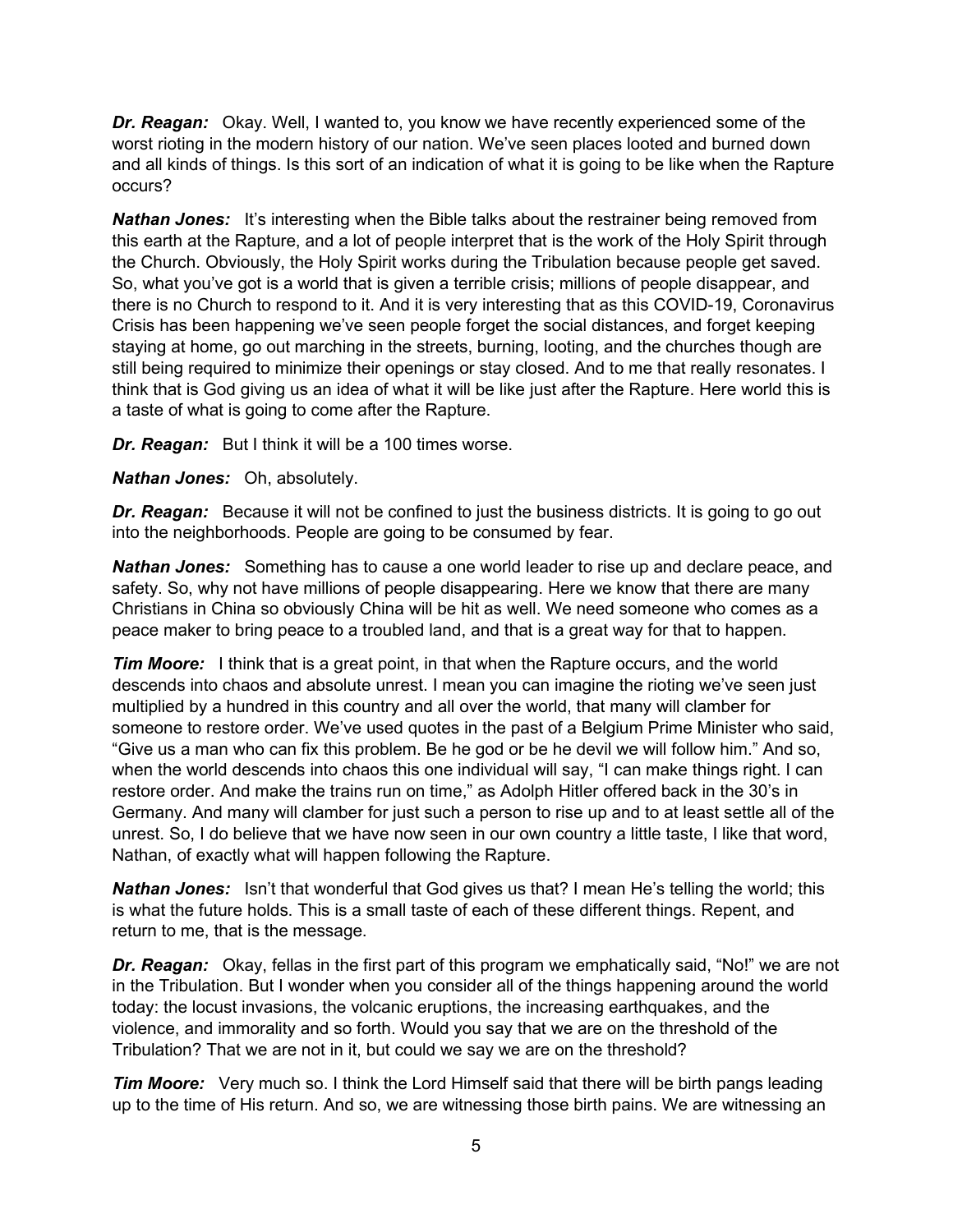increase in intensity and frequency of natural disasters, now these manmade or this man inspired unrest types of episodes, and so they are increasing in intensity and frequency just as the Lord foretold.

*Dr. Reagan:* Recently, in our discussion so far you all have mentioned two or three times a Pre-Tribulation Rapture, and the Church being taken out, that we will certainly suffer persecution and tribulation, but not be in the Great Tribulation. Well, in that regard one of the best known Christian spokesman in America today, a Messianic Jew, recently published a major book in which he argued against the Pre-Tribulation Rapture. And he said that people who believe in it are motivated by a fear of having to face the Antichrist. And that is the reason they believe; they have deluded themselves into believing in a Pre-Tribulation Rapture because they are escapist who are afraid to face the Antichrist. They are not hero guys like him and his friends who are going to stand and face the Antichrist.

*Nathan Jones:* You know, excuse me, but I have very little empathy for these people. If you are such a super martyr go to Iran, stand on a corner, and start preaching, and you will be murdered for Christ.

*Dr. Reagan:* There you go. You'll be martyred.

*Nathan Jones:* You don't have to prove your worth. Jesus says, "But if we walk in the light as He is in the light, we have fellowship in one another, and the blood of Jesus Christ, His Son, cleanse us from all sins." Correction that is John who said that in 1 John 1:7. Our sins are forgiven. We don't need to enter the Tribulation to go through some kind of purification process that allows us then to go to Heaven. Jesus' blood on the cross purifies us from all sins, and therefore we are saved. So, this idea that we have to live in the Tribulation, and that is usually the reasoning, that we have to, that there is a purification process for the Church, is unbiblical. Jesus Himself would have to be called an escapist because He promised us throughout the Bible, in 1 Thessalonians 4, and 1 Corinthians 15, and John 14 and other places that the Church, His Bride, will be taken off this earth and go up to Heaven with Him before His wrath comes upon them all.

*Dr. Reagan:* The view you are mentioning there really turns the Tribulation into a Protestant Purgatory.

*Tim Moore:* It does.

*Nathan Jones:* Perfectly said, yes, it does.

*Tim Moore:* Scriptures says that Jesus knows how to rescue us from the wrath which is to come. And I would actually turn this around, instead of focusing on fear of the Antichrist, I would ask, are we to fear the Devil? Because he roams about right now like a prowling lion.

*Dr. Reagan:* Yeah.

*Tim Moore:* And the answer is ironically both yes, and no. Yes, we are to have due regard.

*Dr. Reagan:* Respect for him.

*Tim Moore:* Respect, and recognize that he is always on the prowl, and therefore we cannot take him for granted, or take his fiery darts for granted. We must stay grounded in the Word. We must stay committed to the Lord, lest the Devil undermine our testimony. Lest he tear us down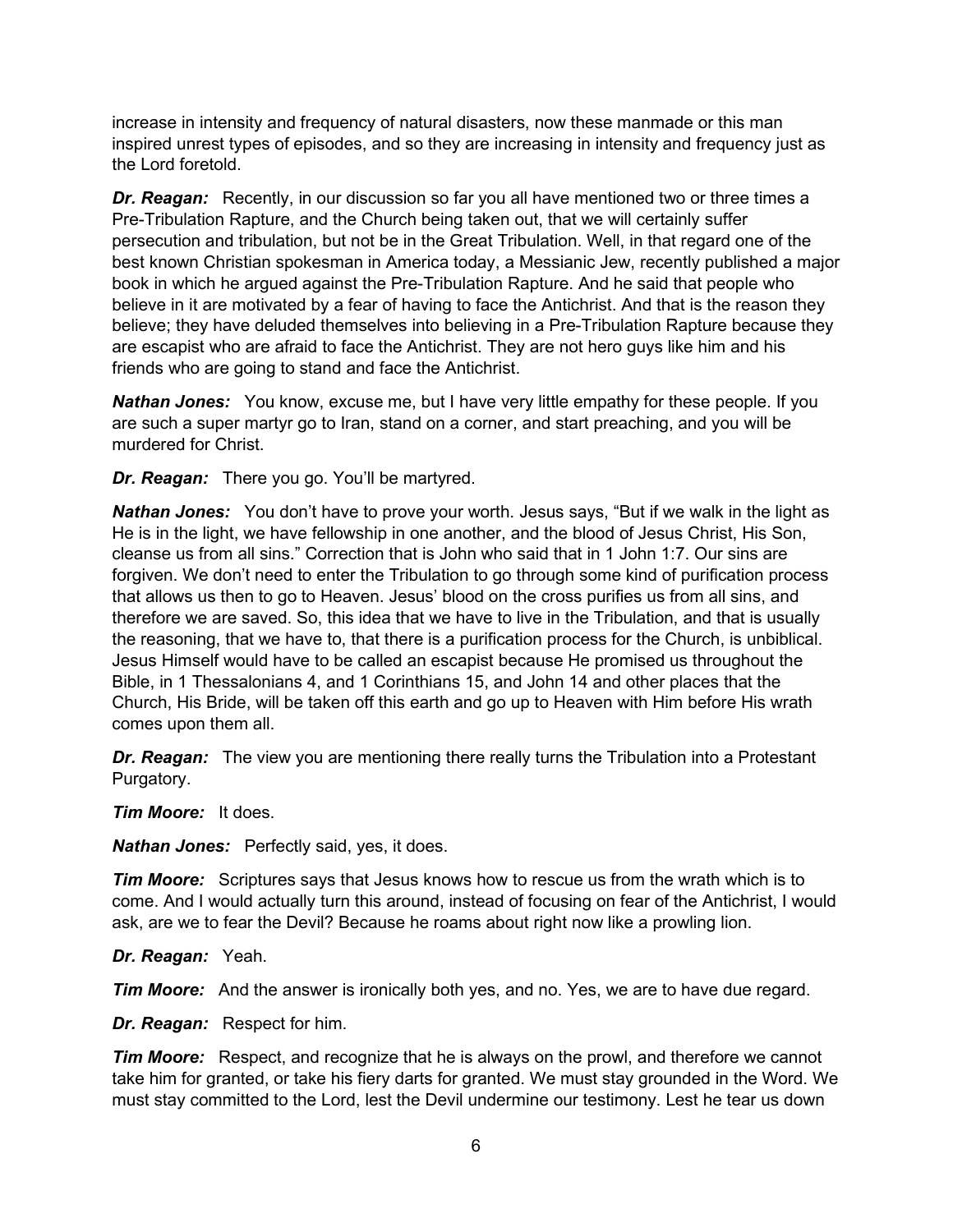to make, yet another example of a fallen Christian to the world which is watching. But at the same time, we do not fear the Devil, because Christ has already conquered death, and overcome. And so, the Devil is defeated, but we have to live in this dual position of both respecting him. And so, yes, there is an element of, I won't call it fear, but again, understanding the power the Devil wields on this earth, but not fearing him because we are in Christ.

*Dr. Reagan:* I have two responses to it, one is that we are never told in the New Testament, for example, never told, that we are to live looking for the Antichrist, we are to live looking for Jesus Christ.

## *Tim Moore:* Amen.

**Dr. Reagan:** The only ones who are told to live looking for the Antichrist are the Jewish people when Jesus said, "You better watch because when he appears you better get out of Jerusalem as fast as you can get out." But we are never told that, the Church.

## *Tim Moore:* No.

*Dr. Reagan:* In fact, here is what we are told, Jesus in Luke 21:36 goes through all of the horrors of the Tribulation. And right at the end He says, "But keep on the alert at all times, praying in order that you may have the strength to escape all these things that are about to take place, and to stand before the Son of Man." So, when people accuse me of being an escapist, I say, "Well, Jesus said, 'Pray that you may escape these things.'"

## *Tim Moore:* Right.

**Dr. Reagan:** I guess Noah was an escapist. I guess Lot was an escapist. God in His grace and mercy always warns before He pours out His wrath. And brother, he is doing that today in this worldwide epidemic. He is warning. He is calling this earth to repentance in His grace and mercy, He is giving us a chance to repent before He pours out His wrath.

## *Tim Moore:* Amen.

*Nathan Jones:* And we are seeing too a premonition of what the great delusion will be. When the Rapture of the Church happens, it says the people willingly believe a lie. Whatever the lie is that explains the Rapture away. We are seeing people decide that police forces are not necessary to defend cities. And that only certain races lives matter, and not everybody. And there is this mindset of insanity that has gripped the world. And it is easy to see how the world will gladly believe it.

**Dr. Reagan:** I am so glad you mentioned that because in Romans 1 it says that when a nation that God has blessed begins to rebel against Him, that God will step back and lower the hedge of protection, and what will happen it will be a sexual revolution, which occurred in this country in the 60's. Then it says if the nation continues to rebel and doesn't repent He will step back a second time, lower the hedge and there will be a great outbreak of homosexuality. Then it says that if the society continues to refuse He will step back a third time, and that third time He will turn the society over to a depraved mind. And we are seeing so many depraved recommendations today.

*Tim Moore:* We certainly are.

*Dr. Reagan:* Like doing away with the police?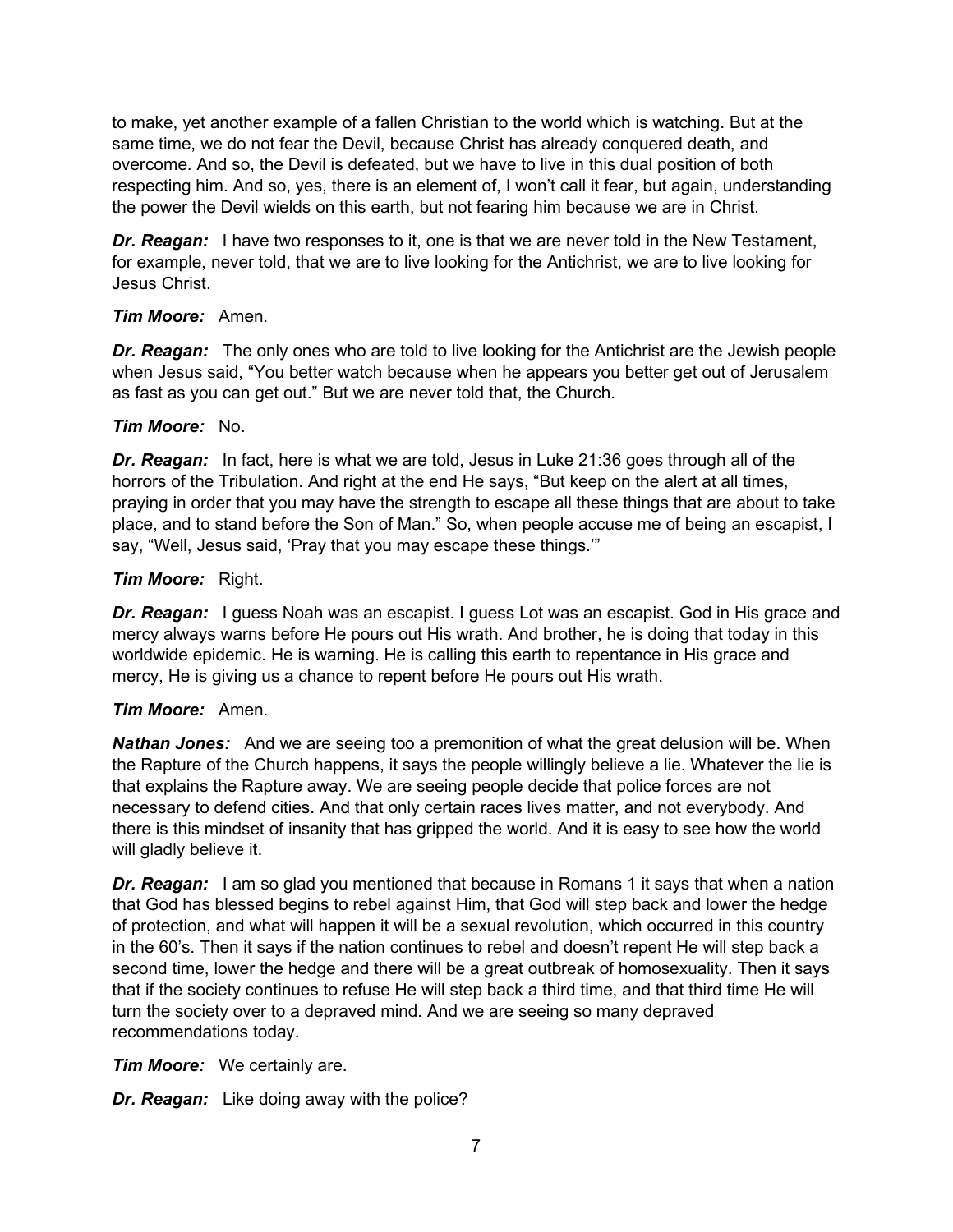*Nathan Jones:* Drag queen story hour for little children?

*Tim Moore:* Well, we've commented on those things many, many times. Obviously, the Lord Jesus Christ came not to save any one race or tribe of people, but for all mankind, regardless of race, color or creed. And so, the blood of Christ, the red blood of Christ covers all of mankind who will put their faith in Him. And I can go back to what we closed out our previous segment on, which is Paul's declaration in 2 Timothy 1:7, "For God has not given us a spirit of timidity or of fear, but of power, and love, and discipline."

## **Part 3:**

*Tim Moore:* Welcome back to Christ in Prophecy and our discussion of whether or not we are currently in the Tribulation. Dave, I think we've made our answer to that question very clear, but what else do you have for us?

*Dr. Reagan:* Well, folks, I would like to present a summary of all that we have said on this program. And I want to do so by presenting a brief video that is a part of a new outreach of this ministry, it is called Prophetic Perspectives. These are brief videos prepared by the three of us that we post on our website. They consist of biblical perspectives on current national, and international events. I was particularly impressed recently when I saw one that was prepared by Tim and Nathan, and I would like to share it with you right now as a summary of this program.

## **Prophetic Perspective #9:** *Are We in the Tribulation?*

*Nathan Jones:* Hello, my name is Nathan Jones, the Internet Evangelist with Lamb & Lion **Ministries** 

*Tim Moore:* And I'm Tim Moore, the Associate Evangelist for Lamb & Lion Ministries, and we are glad you have joined us today. We are going to continue a conversation about this current Coronavirus Pandemic and a lot of questions that are on people's hearts and minds. One of which, quite frankly is, is this the end of the world? Are we in the Tribulation, perhaps? Nathan, what do you think?

*Nathan Jones:* Well, I would say definitely not folks, we are not living in that seven-year time period that has been prophesied throughout the Bible; the time of Jacob's Trouble, or the Last Days, where we read that God will pour out twenty-one judgments, as explained in Revelation 6-19, that will befall the earth to judge the earth for its sins. Clearly, we are in a time period leading up to that that Jesus taught in Luke 21, and Matthew 24 where He gave ten signs that were prophesied that we would be getting closer, and closer to His soon return, they would come more frequent, and intense like birth pains. Tim, I would say the two categories that the Coronavirus would fall under is one, pestilence, which would be an increase in plagues and pestilence, and two, fearful events as a result of this, obviously will be economic collapse, people committing suicide. What do you think?

*Tim Moore:* Well, I agree with you completely. And I appreciate what you said about birth pains because the Lord in Matthew chapter 24 referred to all of the natural signs, the other cataclysms, even the hearing and rumors of wars that would happen and He said, all those things must take place. But then in Matthew 24:8 He said, "But all of these things are merely the beginning of birth pains." And we know that birth pains, at least everyone who has had a child,